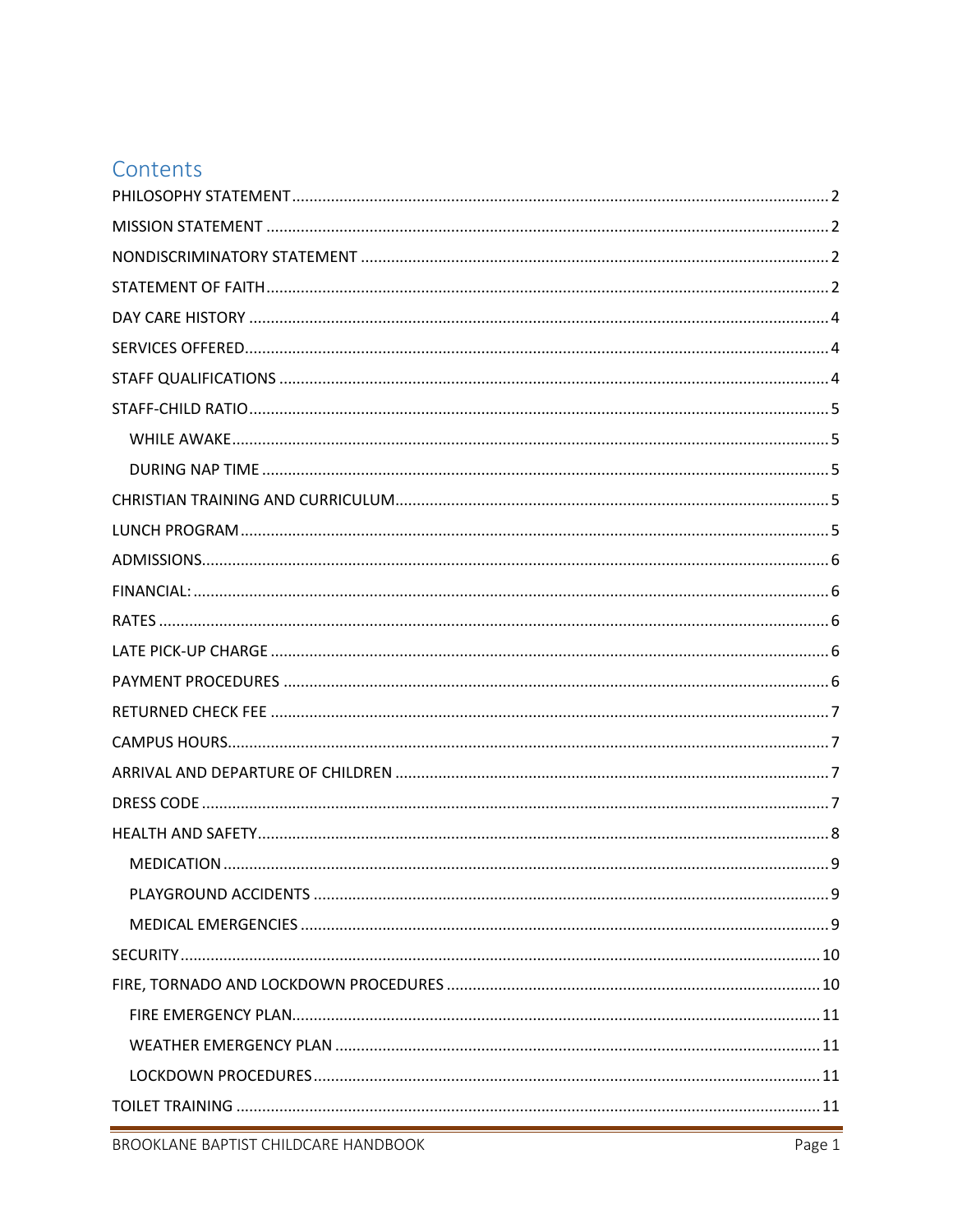# <span id="page-1-0"></span>PHILOSOPHY STATEMENT

As Gods word says in Psalm 127:3, children are a heritage from the Lord. We understand that the Bible clearly teaches Children belong to God and he has loaned them to parents to rear. Parents are the Godordained authority in the lives of their children. Upon enrollment Brooklane Baptist Daycare is entrusted with this authority by parents just as parents receive it from the Lord. We do not take this stewardship lightly and will strive to bring them up in the nurture and admonition of the Lord.

# <span id="page-1-1"></span>MISSION STATEMENT

Brooklane Baptist Daycare is a non-profit Baptist day care and is a ministry of Brooklane Baptist Church. Our emphasis is placed on helping families train and care for their child(ren) in a Christian environment.

## <span id="page-1-2"></span>NONDISCRIMINATORY STATEMENT

Brooklane Baptist Daycare admits children of any race, color, and national or ethnic origin to all rights, privileges, programs, and activities generally accorded or made available to children at the day care.

# <span id="page-1-3"></span>STATEMENT OF FAITH

We believe in the inerrant, verbal, plenary inspiration of the sixty-six books of the Bible. It is the sole authority in all matters of faith and practice. We believe in a literal interpretation of the Scriptures unless otherwise indicated by the context. (II Tim. 3:16, 17; Isa. 8:20, Rev. 22:18, 19)

We believe there is only one true God, existing in three persons - Father, Son and Holy Spirit. These three are co-equal and co-eternal, each with distinct personalities, but of one essence. (Matt. 3:16, 17; 28:18-20, II Cor. 13:14, Heb. 1:8, Acts 13:2, 4)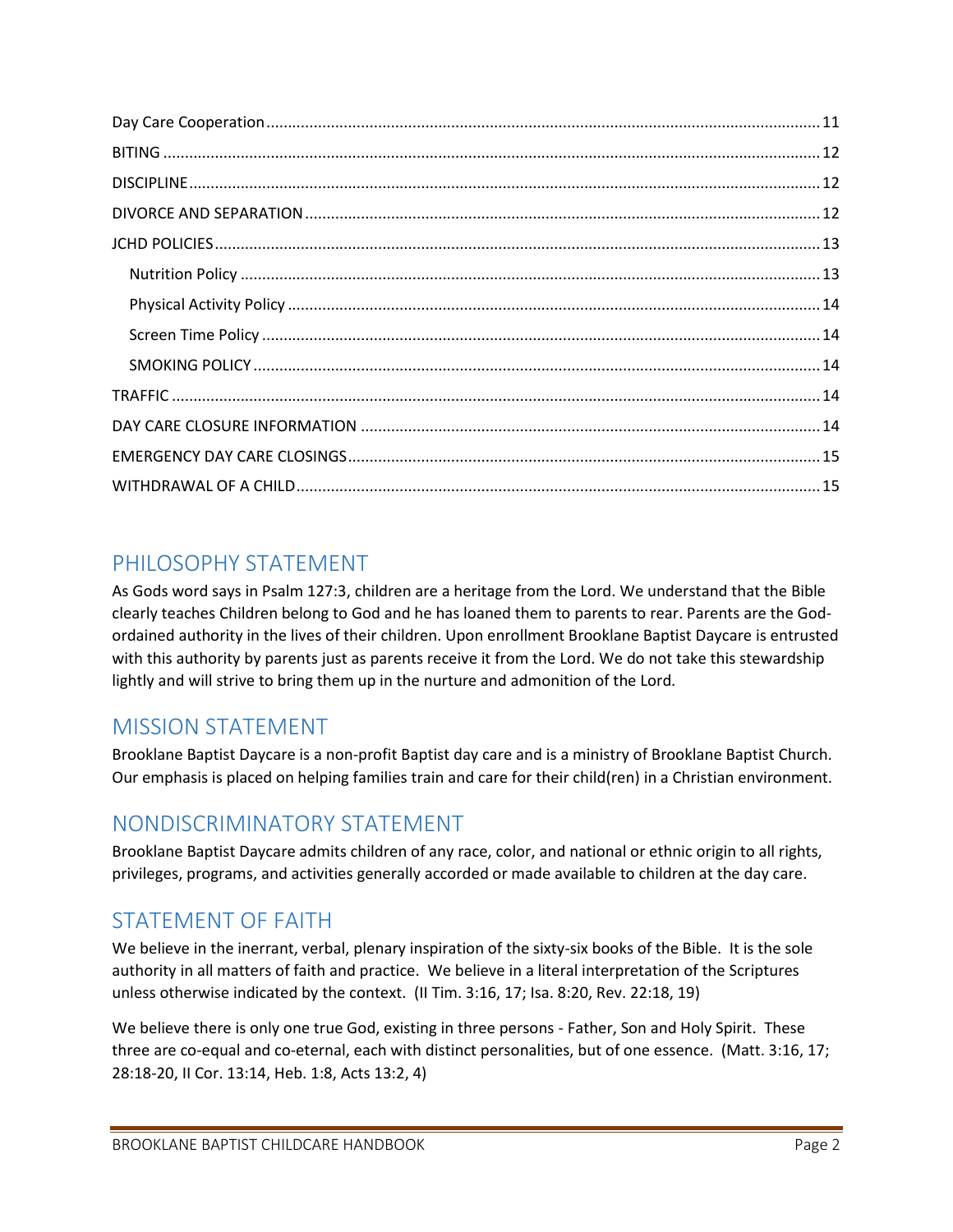We believe that the Genesis account of creation refers to 6 literal 24 hour days. (Genesis 1; Exodus 20:11)

We believe Jesus Christ to be the Son of God (Luke 1:35), Co-creator (John 1:1-3), and Redeemer (I Peter 1:18, 19), and that He took on humanity through the virgin birth (Matt. 1:22, 23, John 1:14). He paid sins full penalty vicariously with His blood (Eph. 1:7, Isa. 53:5, 6). He was buried and rose again bodily and ascended to the right hand of the Father. (I Cor. 15:3-8, Luke 23:39-43)

We believe in the person, divinity and work of the Holy Spirit that includes conviction of sin (John 16:7- 11), regeneration of sinners (Titus 3:5) and indwelling of believers (I Cor. 6:19, Rom. 8:9). We believe that the "baptism of the Holy Spirit" at Pentecost is set forth in the Scripture in two aspects, the experiential and the positional. In the experiential, Christ baptized the disciples with (or in) the Holy Spirit. In the positional the Holy Spirit baptized the disciples into the Body of Christ (Rom. 6:3, I Cor. 12:13, Col. 2:12). The experiential is that which John the Baptist (Matt. 3:11) and the Lord Jesus (Acts 1:5) had promised and was realized by the waiting disciples in the initial "filling of the Spirit" (Acts 2:1-4). This is identical with "receiving the Holy Spirit" (Acts 2:38, John 7:37-39, Acts 2:32, 33). Since Pentecost each new believer shares or participates in this baptism positionally by being incorporated by the Holy Spirit into the "one body" (I Cor. 12:27) and experientially by being "filled with the Spirit" (Eph. 5:18). We reject the charismatic movement with its claim of restoration of the sign gifts of I Cor. 12:8-10 including tongues (I Cor. 13:8-12).

We believe a soul is saved when accepting Christ as personal Lord and Savior and the Holy Spirit imparts eternal life (John 1:12). This means that the repentant and believing sinner is judicially declared righteous before God (Rom. 4:5) and in experience is born again (John 3:3). We believe the good works of a Christian are the results of salvation and contribute nothing toward saving him or keeping him saved (Eph.2:8-10).

We believe it is the plan of God for each believer to walk after the Spirit and not fulfill the lusts of the flesh (Gal. 5:16). There is to be separation unto God and from the world (II Cor. 6:14-18). This separation would be evidenced in attitude, conversation, conduct, dress and habits (I Cor. 10:31, Rom. 14:13, I Tim. 2:9, I Cor. 8:13).

We believe that water baptism and the Lord's Supper are the only two ordinances of the church. Baptism consists in immersion in water to signify Christ's death, burial and resurrection and the believer's identification with Him (Col. 2:10-14). We believe that the Lord's Supper is for the saved and baptized (Acts 2:41). We believe in "open communion" and that each participant is to examine himself (I Cor. 11:27-30).

We believe the Church exists universally and locally. The universal Church includes all the saved from Pentecost to the Rapture. It is identified in the New Testament as the Body (Eph. 1:22, 23), and Bride (Eph. 5:23-32), of Christ and as the Temple of the Holy Spirit (Eph. 2:19-22). We believe that a local church is a group of baptized believers united for instruction, fellowship and the spread of the Gospel with worldwide missions receiving equal emphasis with home ministry. We believe the local church is completely self-determining and responsible only to Christ, the head, that it is completely independent with no other person, group or body having any authority, right of intervention or control in any form whatsoever (Acts 2:41-47, 6:1-7, Gal. 1:2, Rom. 16:1,4,5,16, Acts 1:8).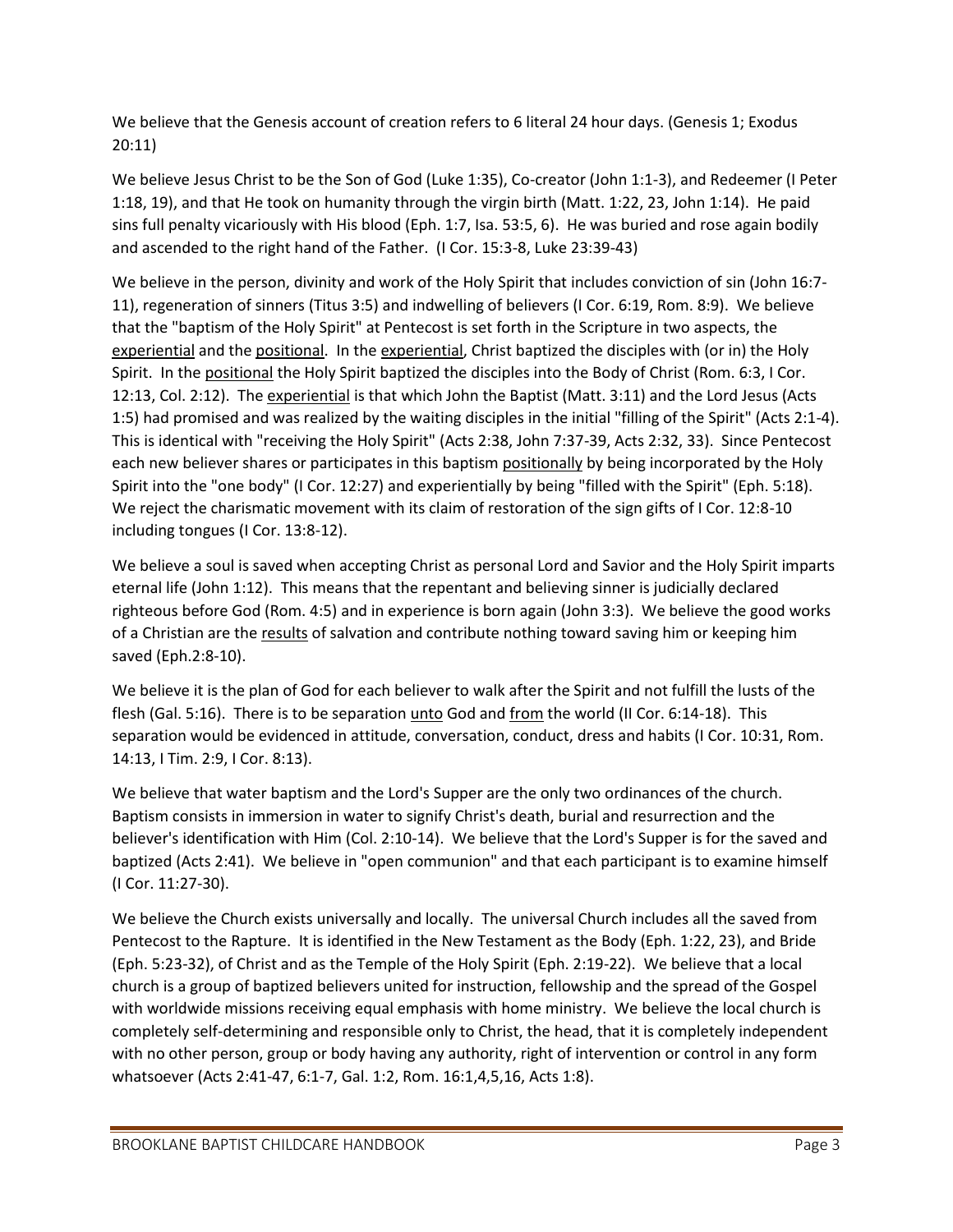We believe in the premillennial view of Scripture relating to the return of Christ. We believe in two bodily resurrections, one for the saved and one for the unsaved (John 5:28, 29). These are separated by 1,000 years (Rev. 20:1-15). We believe in an endless and literal Heaven (Rev. 21, 22) for all the redeemed and literal endless and conscious punishment for the lost (Mark 9:43-48, Rev. 14:1, 11).

We reject, as unauthoritative, the Revised Standard Version, Good News for Modern Man and all other perverted translations of the original languages. We believe that association or participation with all forms of modernism, whether in the National Council of Churches or otherwise, is wrong and demands separation on our part (II John 9-11).

# <span id="page-3-0"></span>DAY CARE HISTORY

Brooklane Baptist Daycare was founded as a ministry of Brooklane Baptist Church and a service to Brooklane Baptist Academy and the community. The daycare was founded in 1974 and has served the city of Hueytown since that time.

## <span id="page-3-1"></span>SERVICES OFFERED

Brooklane Baptist Daycare provides a safe and happy environment where children, ages 12 months through  $4<sup>th</sup>$  grade can receive developmental care during the hours of 6:00 a.m. through 6:00 p.m. (all children must be off the bottle and walking.) All age groups have a daily routine, which includes educational time, naptime, physical activity time, and social interaction as appropriate for their age. After school care is available for school age students and a summer activity schedule is available during the summer months

# <span id="page-3-2"></span>STAFF QUALIFICATIONS

BBA childcare professionals are expected to have at least the following qualifications:

- Childcare workers must be professing Christians in agreement with the BBA doctrinal statement.
- Childcare workers must demonstrate a love for children.
- Childcare workers must be at least 19 years of age.
- Childcare workers must have earned a high school diploma or its equivalent.
- Childcare workers must have the required DHR background check.
- Childcare workers must have professional training including CPR and first aid, Food handler's permit (if serving food) and other mandated professional development.
- Childcare workers must have a current MEDICAL *HEALTH REPORT for PRESCHOOL STAFF*.
- Childcare workers must receive appropriate instruction in child abuse prevention practices.

Childcare workers are encouraged to expand their professionalism with additional training in childcare as opportunities present themselves.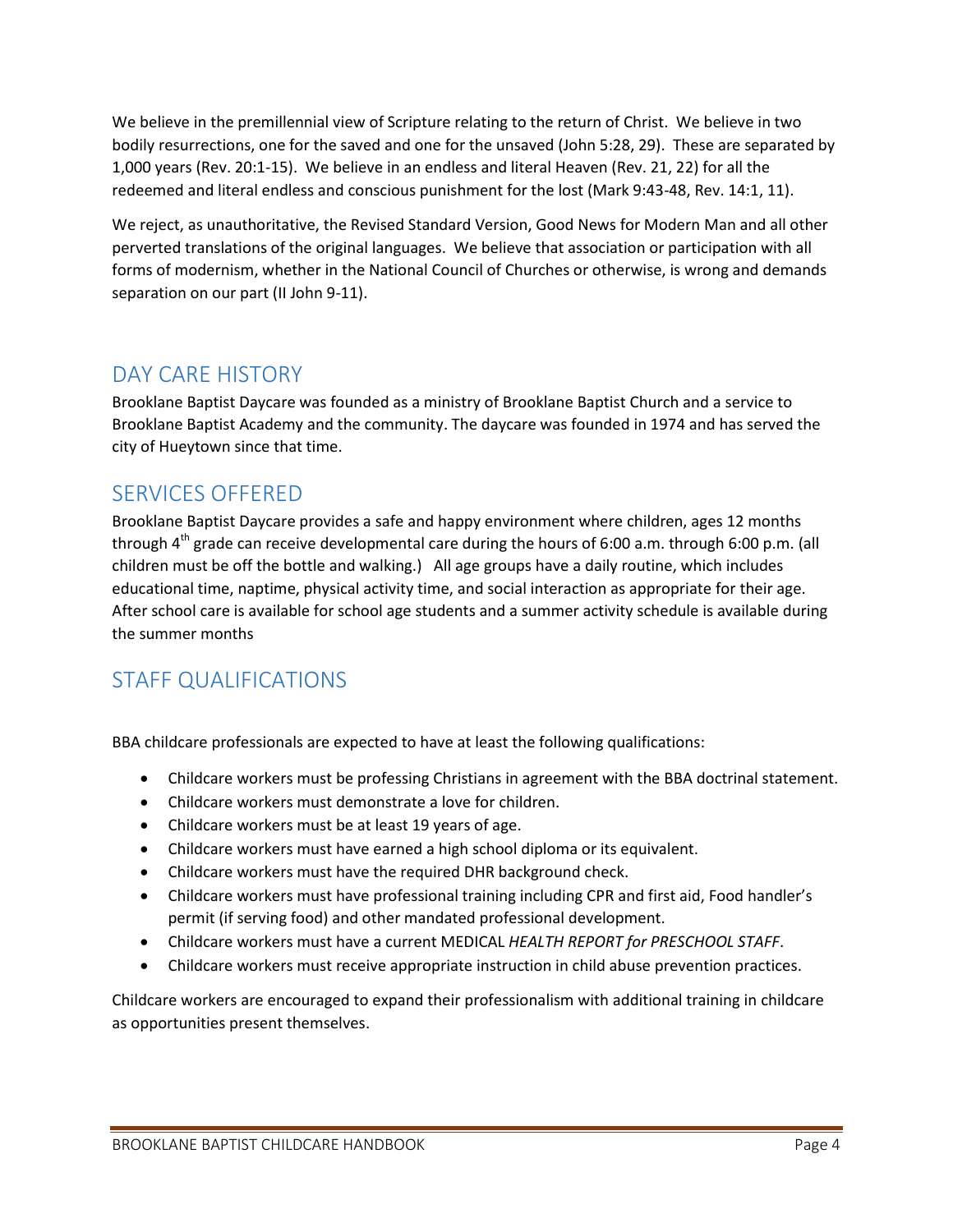# <span id="page-4-0"></span>STAFF-CHILD RATIO

#### <span id="page-4-1"></span>WHILE AWAKE

| $\bullet$ |                                           |
|-----------|-------------------------------------------|
|           | (1-8 if all children are 24 to 36 months) |
|           |                                           |
|           | • 4 years to school age--                 |
|           | • School age to 8 years ----              |
|           |                                           |
|           |                                           |

In combined groups, when all children in the youngest age category make up 20% or less of the group, staff-child ratio shall be according to the next highest age category.

#### <span id="page-4-2"></span>DURING NAP TIME

## <span id="page-4-3"></span>CHRISTIAN TRAINING AND CURRICULUM

As a ministry of Brooklane Baptist church our first objective is to create a Christian environment where our students learn about the Bible and its precepts on an age appropriate level. We employ various tools including Christian children's music, Bible stories and other stories that teach Biblical values, Christian curriculum and coloring books, and videos that teach biblical values. We encourage all of our students to a belief in Jesus Christ and the salvation that He freely offers to all who call upon Him. It is our firm belief that the Biblical foundation that is laid in the hearts and minds of these young children will not return void.

### <span id="page-4-4"></span>LUNCH PROGRAM

We offer lunch that meets the JCDH guidelines (listed in the Nutrition Policy) including healthy orange and green vegetables.  $\odot$  Lunch is served daily and is included in the daycare tuition rate. Lunch may be sent from home if desired.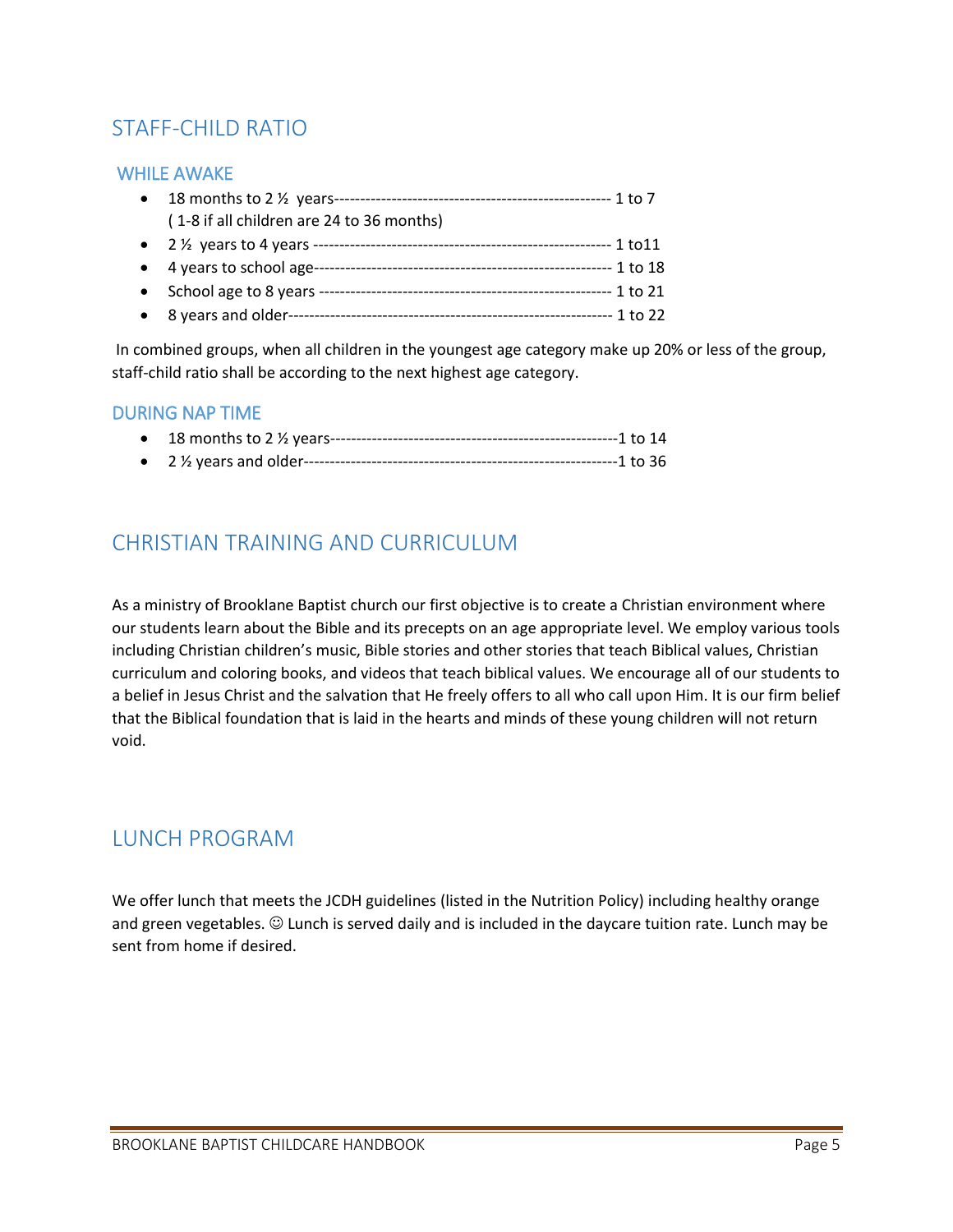## <span id="page-5-0"></span>ADMISSIONS

All required forms must be completed and returned to the business office prior to the child's first day. Registration for day care requires:

- Enrollment Application completed in its entirety.
- Medical History Form signed by doctor.
- Current, original Record of Immunization.
- Copy of birth certificate
- Social Security Number (optional)

Children with physical and/or mental disabilities will be considered for admission to the day care, if it is felt that the child will be able to participate in and benefit from the type of care and daily program the day care offers.

### <span id="page-5-1"></span>FINANCIAL:

- The first week's tuition is due upon registration or no later than the first day of day care.
- Weekly payments are due each Friday for the following week.
- Payments are considered late on Monday and are subject to a \$10.00 late fee.
- No reductions of fees will be made for absences, except in extreme situations such as extended illness, serious health conditions or hospitalization of the child (one week or more). This must be verified with written documentation from the child's doctor.
- Part-time fees are not available. Full fees will be due for weeks in which holidays are given.
- Each child is allowed a one- week no-fee required absence from day care per year.
- Due to the potential impact of additional energy costs and/or health insurance and taxes, rates are subject to change during the fiscal year. If such an eventuality does happen, advance notice will be given.

## <span id="page-5-2"></span>RATES

Brooklane Baptist Daycare has extremely competitive rates which are listed on a rate list and are available on the school website or in the office.

## <span id="page-5-3"></span>LATE PICK-UP CHARGE

Children are to be picked up by 6:00 p.m. After 6 p.m., the following charges will apply: \$1.00 per child per minute if picked up after 6:00 p.m. Pickup times are recorded by parents on pick up sheets and any overage charged to their account.

### <span id="page-5-4"></span>PAYMENT PROCEDURES

All payments are to be made in the office or placed in the payment box located by the day care entrance. No cash should be left in payment box. Please do not leave money or checks with teachers. Teachers are not responsible for money left in the room.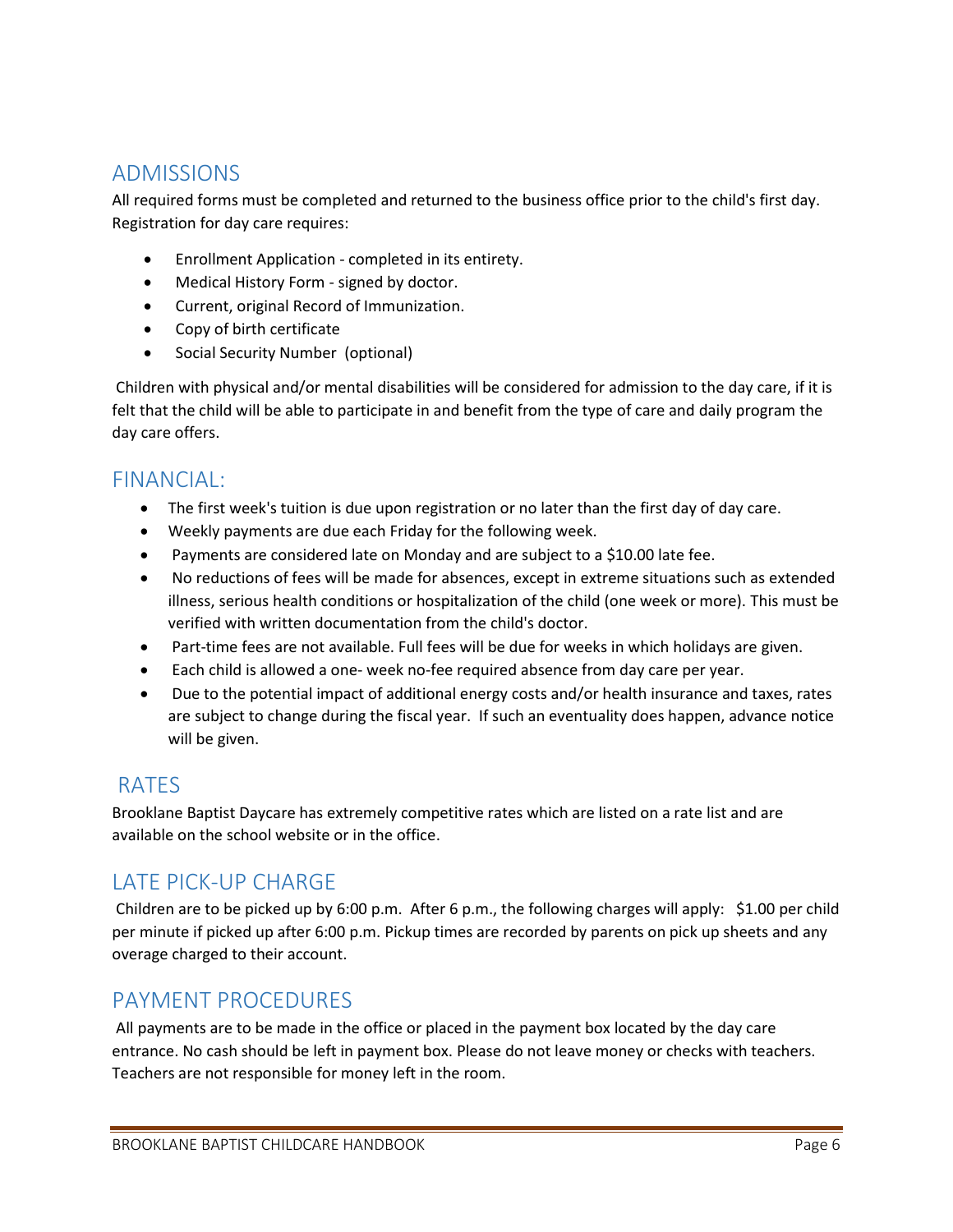The day care does not accept post-dated checks and we do not hold checks. Checks are deposited, as they are received. Once an account is two weeks past due and payment is not made or acceptable arrangements made with the administration parents must withdraw their child. Attendance will not be permitted until any late balance is paid in full. Habitual late payments may result in permanent dismissal.

# <span id="page-6-0"></span>RETURNED CHECK FEE

A \$25.00 returned check fee will be charged for each returned check. If a check is returned, the person who wrote the check will be contacted and a date agreed upon to replace the check. The time for replacement will not exceed one week. If a second check is returned for any reason, that family will be placed on a cash-only basis.

# <span id="page-6-1"></span>CAMPUS HOURS

The day care is open for toddlers from 6:00 a.m. - 6:00 p.m. Monday through Friday. During school months before and after care is available.

# <span id="page-6-2"></span>ARRIVAL AND DEPARTURE OF CHILDREN

- Upon arriving, the child must be accompanied into the day care, must be signed in by the childcare professional and left in the care of a teacher. The day care cannot be responsible for the child's safety if this policy is not adhered to.
- Children will be released only to properly identified persons who have been listed on the approved pick-up list in the registration papers. Everyone must be prepared to show identification upon request.
- The names of persons who may pick up the child and other information must be kept current by the parent(s). If someone is picking up your child that is not on the pick-up list, please call the day care that day to let us know. That person should be prepared to show photo identification when they come to pick up the child.
- When picking up your child, you will be asked to sign your child out.
- Staff will log in each child when he/she arrives. It is crucial for accountability, especially in an emergency or evacuation situation. The daily tracking sheet, which is with the teacher at all times, will be used throughout the day in order to track and record the child's coming and going from the daycare center.

## <span id="page-6-3"></span>DRESS CODE

Brooklane Baptist Daycare's goal is to create a comfortable, positive atmosphere for children. Simple play clothes and shoes (including appropriate clothing for the weather conditions and outdoor play) are recommended. Clothes with convenient fastenings are recommended and encourage self-help. A complete change of clothing (appropriate for the season) including underwear and socks should be kept at the day care at all times in case of accidents. Please label each piece of clothing with the child's name. All children are required to wear tennis shoes or casual shoes with closed toes and backs. Girls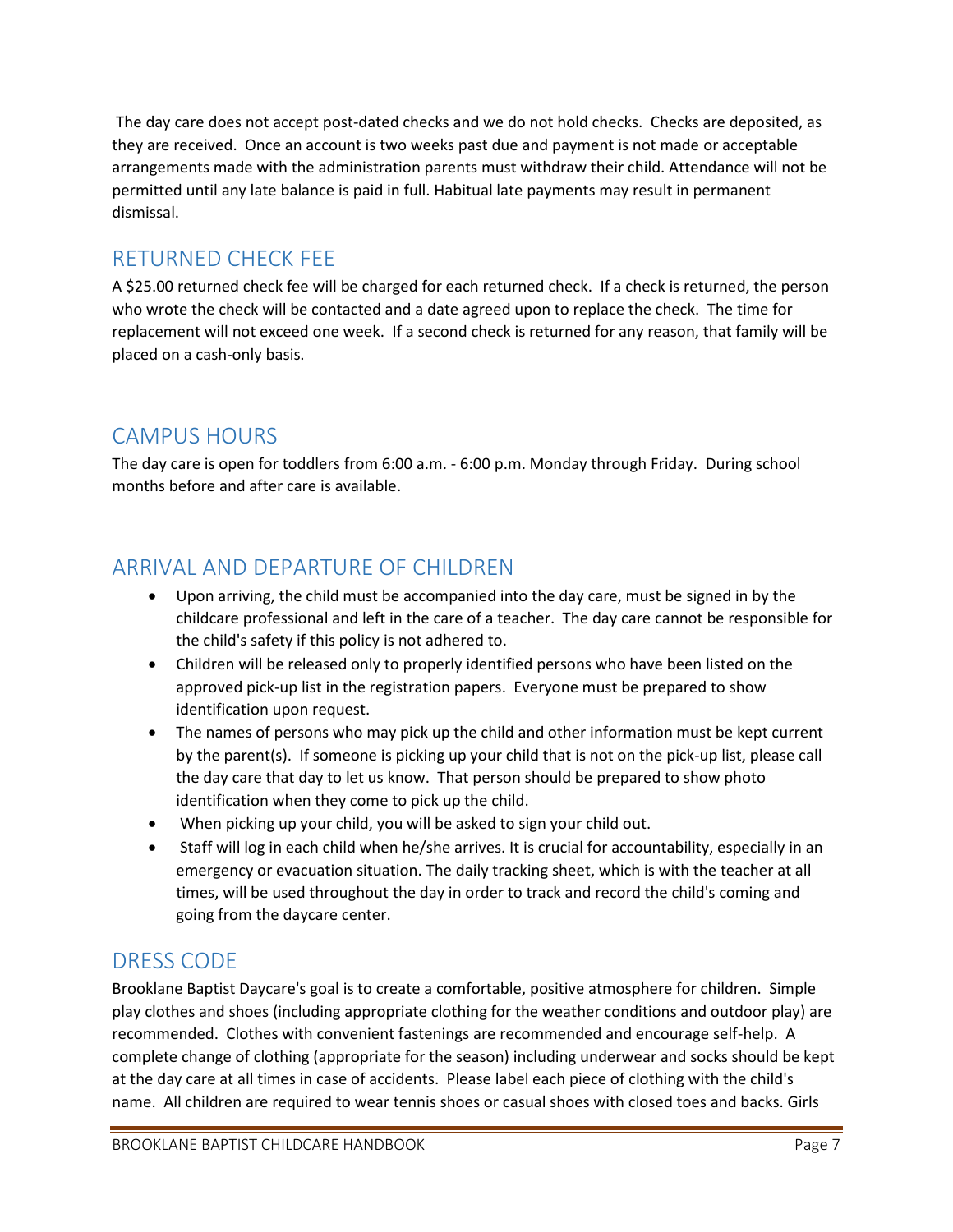who wear dresses to day care will need to wear a pair of shorts underneath the dress; this will help with modesty on the playground.

Your child will go outside to play, even on cold days. The director will use discretion on bitterly cold days. This means your child should have a coat if the weather is cold.

Brooklane Baptist Daycare discourages children from wearing jewelry, which could become a choking hazard to your child or others.

## <span id="page-7-0"></span>HEALTH AND SAFETY

Exposure to a new group of children may cause more illness during the first few weeks of day care until immunity is developed. Keep in mind you may need an alternate plan for childcare in case of illness. Brooklane Baptist Daycare takes every precaution to safeguard your child against illness.

Children will be observed daily for their health status. Staff will evaluate signs of illness. Sick children are not to be brought to the day care and shall not be allowed to remain. Children in attendance must be well enough to participate in all program activities, both inside and outside. This regulation is not intended to require the exclusion of children in violation of the Americans with Disabilities Act (ADA).

When contacted by the day care staff regarding your child's illness, please make every effort to pick your child up within an hour of the call. It is suggested that you have an alternate plan for someone to pick up your child in the event that you are unable to come immediately.

Determination of illness may be based on the child's inability to participate in the day's activities, including outdoor play. If a child cannot go outside with the rest of the children the child cannot attend day care.

To protect the health of the children and staff at Brooklane Baptist Daycare, we will abide by Jefferson County Health Department guidelines. Following is a partial exclusion list of certain illnesses that will make temporary removal of a child from day care necessary, such as but not limited to:

- Fever Child must not attend or remain at day care if fever is 101.2 or higher. May return when fever-free for 24 hours without the aid of medication.
- Diarrhea Child may not attend or remain at day care if diarrhea has occurred twice in one hour. May return 24 hours after last occurrence.
- Vomiting Child may not attend if vomiting has occurred within 24 hours. May return 24 hours after last vomiting occurrence.
- Unexplained rash Staff will notify parent when rash is observed. If rash spreads or is accompanied by another symptom. The child must leave day care.
- Conjunctivitis/pink-eye (Diagnosed by a doctor) Child may not attend with white, yellow or green discharge. May return 24 hours after beginning medical treatment.
- Respiratory infection Child may not attend with uncontrolled cough, difficulty breathing, or wheezing.
- Strep Child may return 48 hours after beginning antibiotic treatment as long as fever-free. Child may return 24 hours after antibiotic injection as long as fever free.
- A physician's diagnosis requiring that the child is separated from the other children.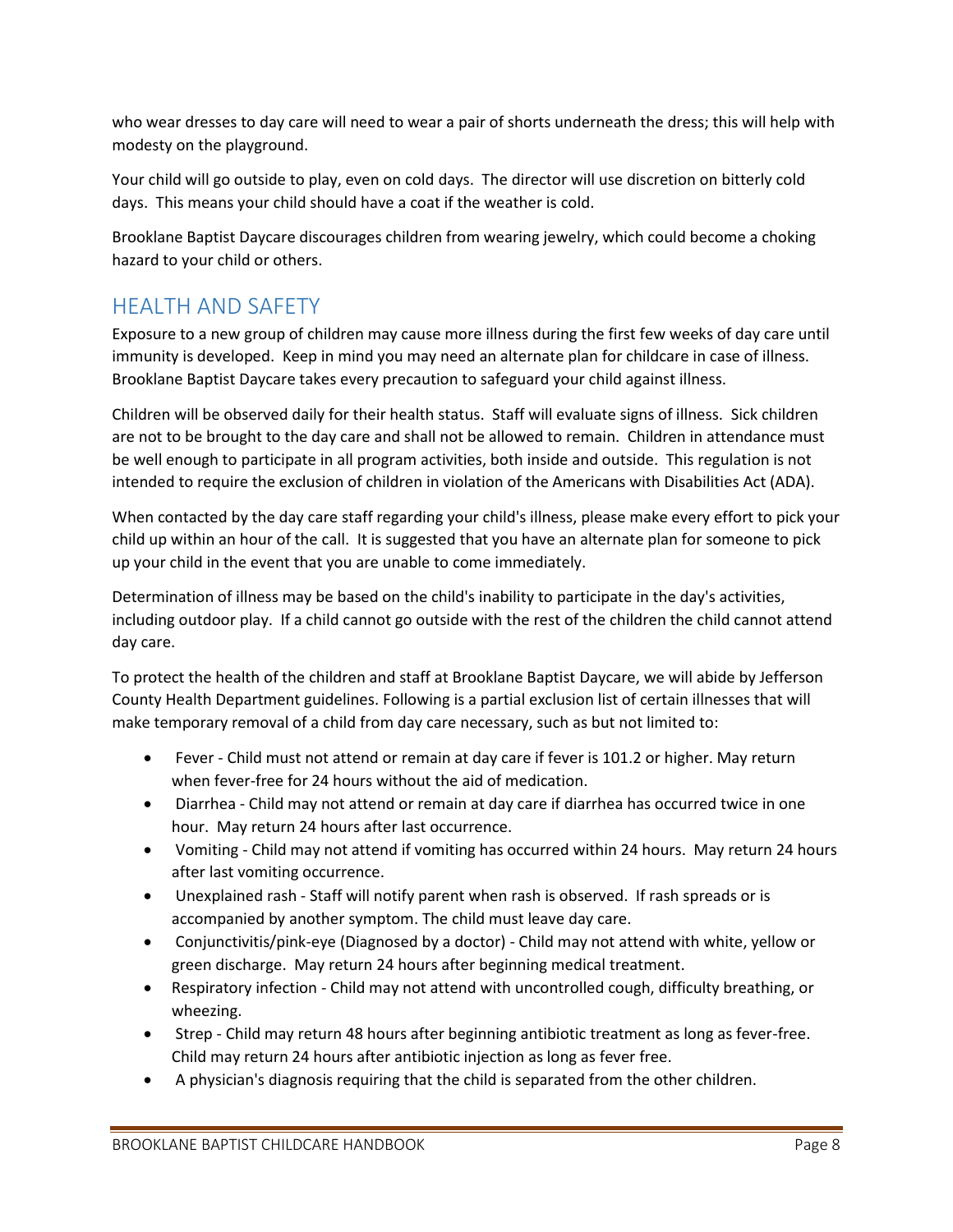Parents must keep the name of the child's doctor and the name of other adults to contact current, in the event a parent cannot be reached.

Contagious Disease - Please do not bring your child with a contagious disease. Keep your child home for at least 24 hours or until symptoms subside. We require parents to notify the day care if their children contract and are diagnosed with a contagious disease or illness. Brooklane Baptist Daycare reserves the right to require a physician's note for the child to return to day care at any time after an illness.

Brooklane Baptist Daycare will notify parents of illness, injury, and exposure to a communicable disease or a noticeable adverse reaction to medication.

#### <span id="page-8-0"></span>MEDICATION

In order for over-the-counter or prescription medications to be given to a child, BROOKLANE BAPTIST DAYCARE must have a written, signed, and dated parental request as mandated by the Jefferson County Health Department. Medications may only be given to the child for whom it is labeled and shall not be given in excess of its recommended dose. All medications must be kept in their original labeled containers. Medicine slips are available in all classrooms as well as the day care office. These slips MUST be filled out completely in order for your child to receive medication. Parents are not to leave mediation in the child's cubby or backpack.

Asthma inhalers, EpiPens, and nebulizer treatments are subject to the same procedure. Breathing treatments must be accompanied by written instructions from the child's physician.

All prescription medicines are kept in the medicine box in the day care kitchen.

Food Allergies - Be sure to notify your child's teacher and the director of any allergies i.e., food, environment, or drug. An allergy form must be on file in the day care office as well as the kitchen.

#### <span id="page-8-1"></span>PLAYGROUND ACCIDENTS

If anything other than a very minor playground injury should occur, the parent will be called to determine the parent's wishes for further medical attention.

#### <span id="page-8-2"></span>MEDICAL EMERGENCIES

Medical emergencies that would require immediate medical care by a health care professional may include but not limited to the conditions listed below.

- Loss of consciousness
- Semi consciousness
- **•** Breathing difficulties
- Severe bleeding
- Unequal pupils
- Seizure
- Neck or back injury
- Continuous clear drainage from nose/ears after a blow to the head
- **•** Severe headache
- Stiff neck or neck pain when head is moved
- Hives that appear quickly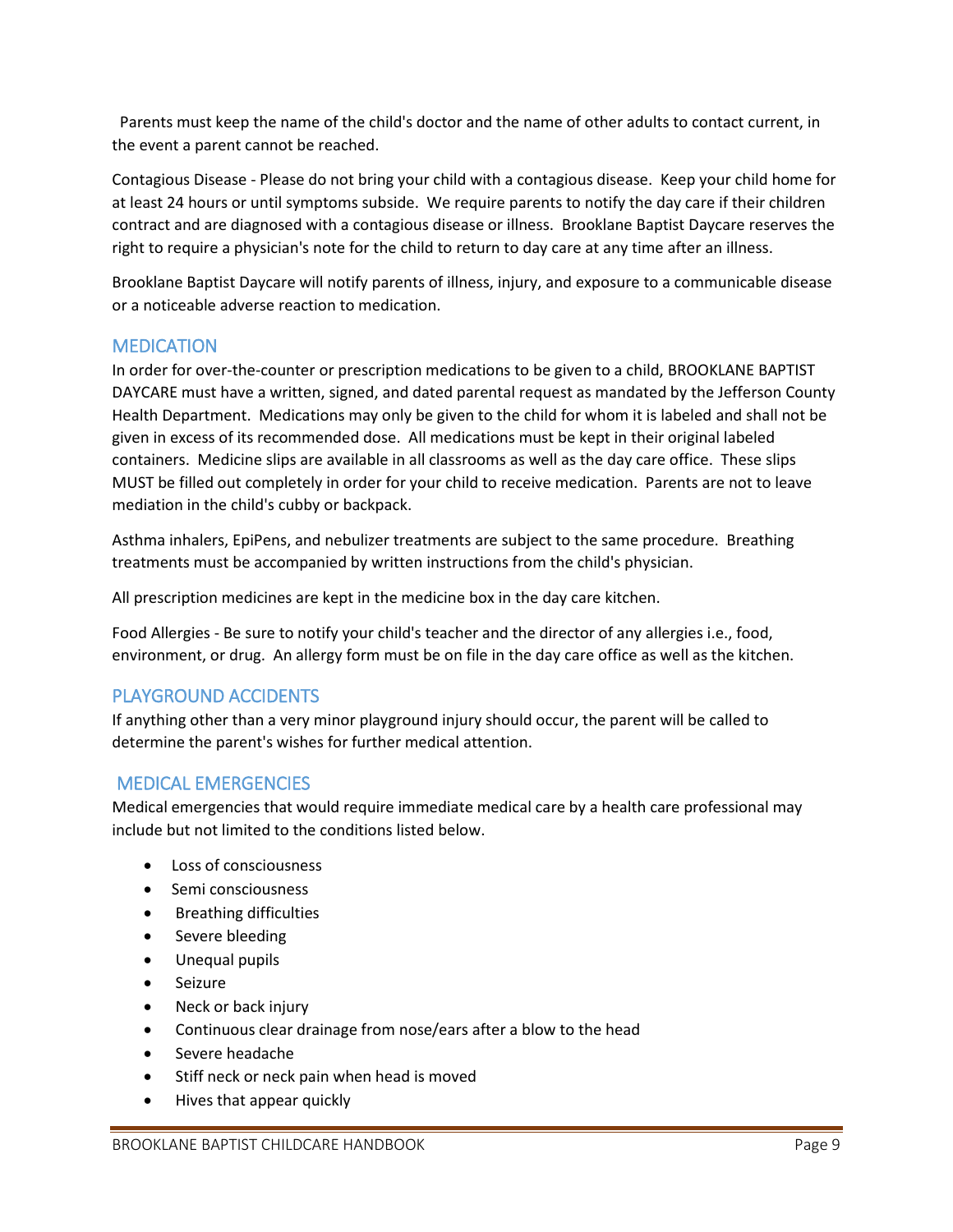- Very sick child who seems to be getting worse quickly
- Repeated forceful vomiting
- Vomiting blood
- Severe abdominal pain that causes a child to double over
- abdominal pain after a blow to the abdomen
- Possible broken bones

Steps followed in a medical emergency:

 Staff is trained in CPR and first aid so they can recognize signs and symptoms of conditions that require immediate medical attention. 911 will immediately be called upon recognizing signs and symptoms that require immediate medical attention. Child's parent/guardian will be called after calling 911 to inform them of the child's symptoms and where they will be transported for medical care. Brooklane Baptist Daycare staff will provide first aid as trained in an approved training course until emergency personnel arrive. A staff member from Brooklane Baptist Daycare will ride to the hospital with your child and stay with your child until you arrive.

### <span id="page-9-0"></span>**SECURITY**

Our number one priority is the safety of your child. Should situations arise that include homeland security, we will respond as directed by the community emergency authorities. Children will be kept in a safe and secure area of the facility unless directed by emergency authorities to evacuate the building.

For the safety and security of all day care children, enter and exit using the glass doors at the front entrance of the daycare center. Ring the bell to be admitted. If the children are participating in an activity in another area of the facility a sign will be posted to direct parents where to go for pick-up. These areas may include the gymnasium, theatre, or playground. Please do not drive into the parking lot by the playground. To reduce risk of injury there should be no traffic in this lot during playground use.

These policies may seem to cause inconveniences at times. We thank you for cooperating with our regulations. We must strive to enforce these rules 100% of the time, even when we know you. The security system will apply to everyone at all times or it can quickly become faulty and compromise the safety of your children and our staff.

Phone system – to reach the daycare call (205) 497-0967 and your call will be transferred from the school office. After the office closes the calls will automatically be forwarded to the daycare.

Employees - All employees go through an extensive state-mandated background check.

## <span id="page-9-1"></span>FIRE, TORNADO AND LOCKDOWN PROCEDURES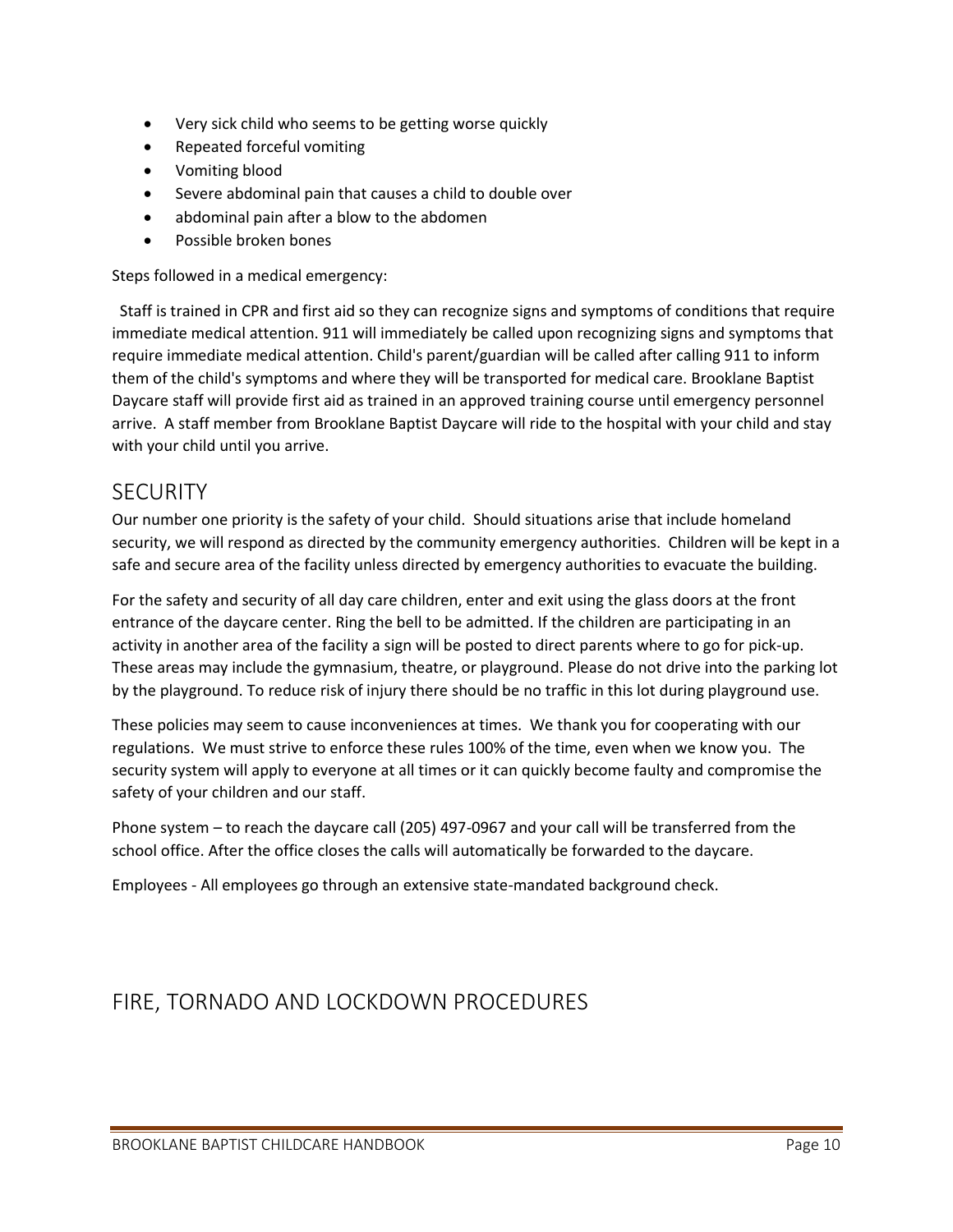#### <span id="page-10-0"></span>FIRE EMERGENCY PLAN

In case of fire, children exit through the rear exit (If this exit is not accessible the front entrance will be used.) and will be taken to the rear area of the playground near Crystal Avenue. Teachers will carry the pick-up list to ensure all children are accounted for. Fire drills are conducted and logged as required.

#### <span id="page-10-1"></span>WEATHER EMERGENCY PLAN

In the event of bad weather, the day care director and staff keep track of the weather on the Internet and TV stations. In case of a tornado or significant thunderstorms with strong straight line winds children are evacuated to the downstairs hall and rec room of the school building. Tornado drills are conducted and logged as required

#### <span id="page-10-2"></span>LOCKDOWN PROCEDURES

Staff is aware of lockdown procedures and will implement them when the signal is given. Classes will be notified through a specified signal when the lockdown is over.

### <span id="page-10-3"></span>TOILET TRAINING

Our staff will work with you on potty training your child. We ask that you start this process with pull-ups first, preferably with the closable tabs. When your child potties with few accidents and is able to tell you when he or she needs to use the restroom, he or she may wear underwear or panties. The success of this training process will be aided if children wear clothes that they can get off and on easily and quickly. Children will not be promoted to the three year old class until they are potty trained. Parental partnership with Brooklane Baptist Daycare is vital for your child's potty success. Any child who is not potty trained by three years of age will not be allowed to attend K3.

### <span id="page-10-4"></span>Day Care Cooperation

- Promotion of children to the next age-appropriate class will depend on space availability.
- Children should wear comfortable clothing suitable for indoor and outdoor play. Children are encouraged to help themselves as much as possible; therefore clothing should be easy to get on and off.
- Items of significant importance to your child or family should not be brought to day care. Items could be misplaced, and we do not want that to be upsetting to you or your child.
- All children one year of age and older must come to the day care fully dressed, including shoes. Each child should have a marked set of seasonal clothing (outfit, underwear, and socks) at the day care at all times in case of accidents. All coats, hats, etc., must be marked with the child's name.
- Children may not bring toys from home for playtime. Toys cause confusion and misunderstanding for children and teachers. Toys are often broken, and the day care cannot be responsible.
- Parents must provide a nap mat for their children 1 year and older. In accordance with Jefferson County Department of Health, nap mats must be laundered weekly.
- Toddler Parent/guardian will provide diapers, pull-ups with reusable tabs, wipes, and a complete set of clothes including socks. All items should be labeled.
- 3 years old: Parent/guardian will provide a complete change of clothes and nap mat.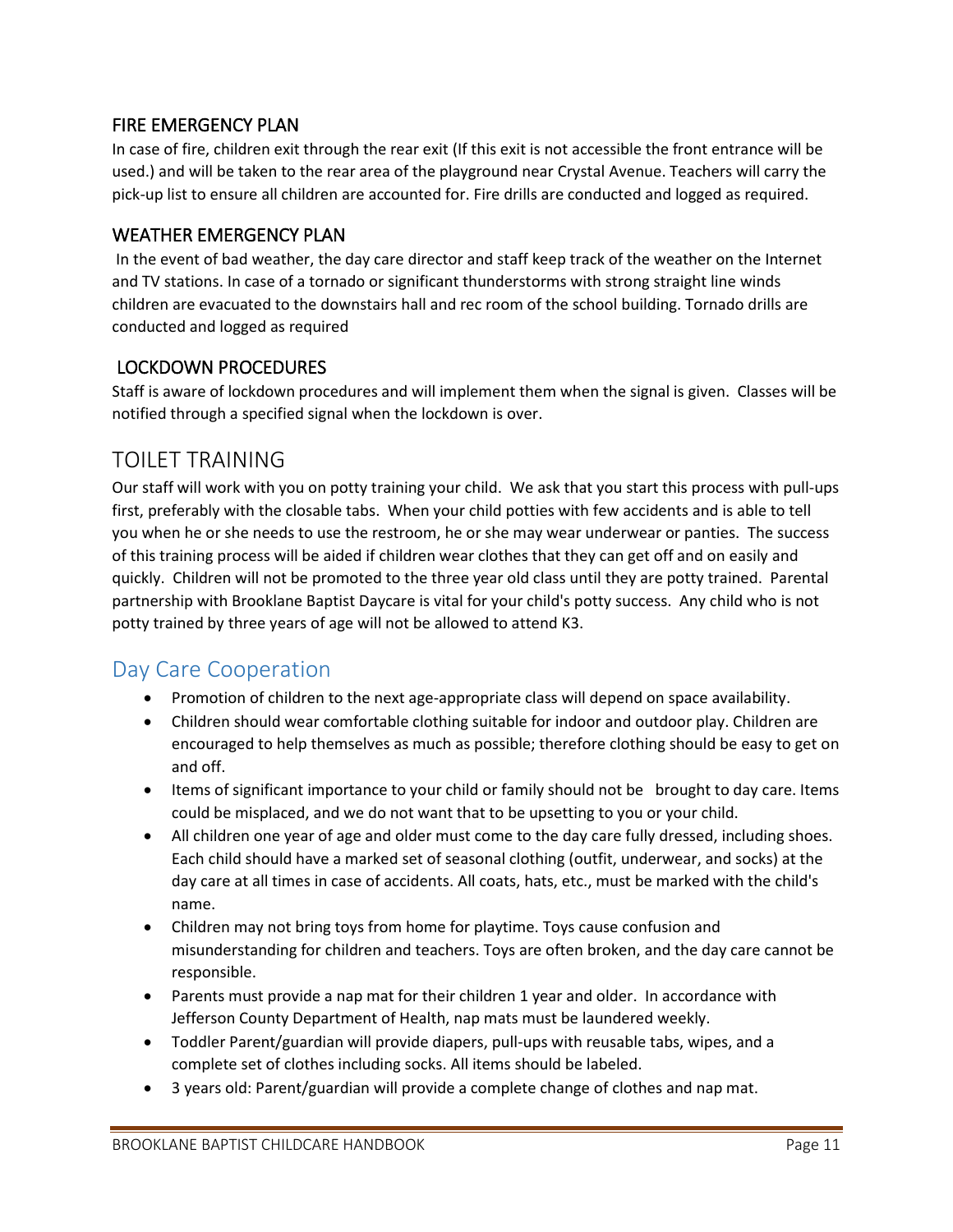- A monthly menu of meals will be posted on the day care website. Lunch and snack will be provided by the day care but may be brought from home if the parent desires. Milk juice or water will be served with meals.
- Lunch begins at 10:30 a.m. and snack is served after the child's nap. Food exceptions are not made for individual children except in case of medical necessity.

### <span id="page-11-0"></span>BITING

We at Brooklane Baptist Daycare know that children may bite or try to bite another child. If your child bites another child we will discipline in the form of a time out or by contacting you to help with the problem.

The teacher reports all biting to the director. After excessive biting, parents will be notified and asked to meet with the director to establish a plan of corrective action. If these measures are not successful, the child may be asked to withdraw from the day care.

## <span id="page-11-1"></span>DISCIPLINE

Discipline methods are intended to help each child develop self-control and assume responsibility for his or her actions. We practice time-out various other methods of managing our classrooms. Discipline is viewed as a basic developmental process. To help children with this process, Brooklane Baptist Daycare will:

- Develop and enforce clear, concise rules and limits that are age- appropriate and promote safety.
- Anticipate and redirect inappropriate behaviors.
- Remind children of expectations, rules and limits.
- Assist children in verbalizing the conflict resolution process.
- Speak to children in a friendly-never angry, firm voice as a role model and disciplinarian.
- Remove the child from an activity when inappropriate behaviors persist and redirect the child to appropriate activities.

Corporal punishment (spanking or any form thereof) is not administered at Brooklane Baptist Daycare except with express written approval from the parent or legal guardian.

## <span id="page-11-2"></span>DIVORCE AND SEPARATION

Divorced and separated families are realities of contemporary life that affect the day care's responsibilities to its children. The following policies have been adopted to assist the day care in situations where a noncustodial parent wishes to become involved in day care-related activities of a child or wishes to have contact with or take custody of the child while at day care.

 Ordinarily, the day care will not resist or interfere with a noncustodial parent's involvement in daycare - related affairs, or access to a child's records, unless the day care is presented with a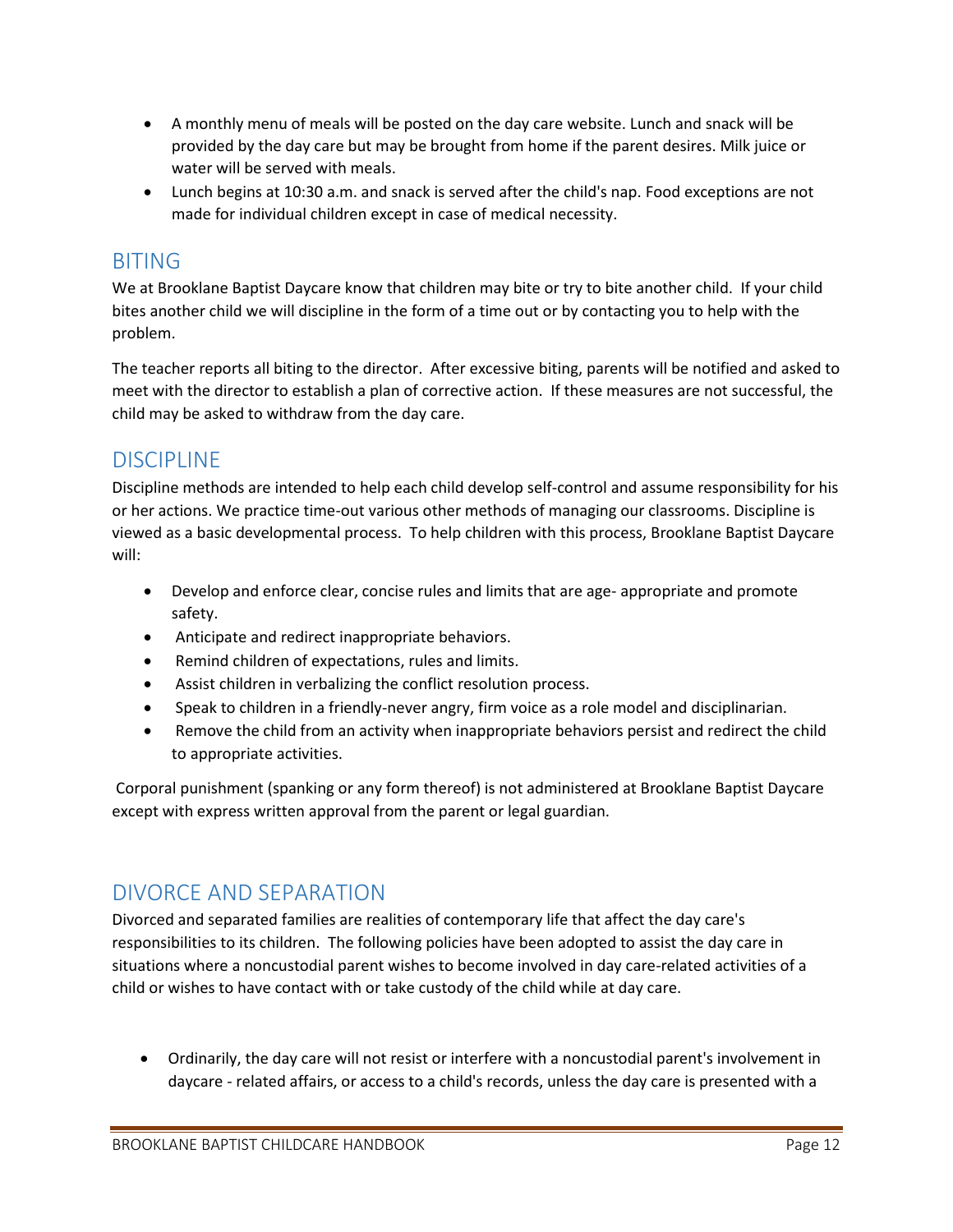court order or comparable legal document that restricts such involvement or access. The day care will not otherwise "choose sides" between parents.

- In cases where legal documents restricting access have been presented, the day care will not permit the noncustodial parent to take custody of a child or remove the child from the day care premises unless the parent presents a written court order or a written authorization signed by and presented by the custodial parent permitting such custody.
- If the actions of parents, custodial or noncustodial, become disruptive to the operation of the day care, the day care has the right to restrict access by such parent(s) and to take other reasonable necessary action.

# <span id="page-12-0"></span>JCHD POLICIES

#### <span id="page-12-1"></span>Nutrition Policy

- All food served at Brooklane Baptist Daycare shall comply with USDA recommendations for meals and snacks.
- Water shall be available at all meals and snacks.
- No sugar-sweetened beverages shall be served to children.
	- o Only 100% juice will be served.
	- o no more than 6 ounces per day
	- o only served at meal or snack
	- o only for children over 12 months
	- o children 2 years and older (milk with 1% or less milk fat)
	- o unless medical documentation is provided for child
- Food items that shall be served at least once a week
	- o orange vegetable for vitamin A
	- o dark green vegetable for iron, vitamins A and C, and fiber
	- o legume for protein, iron, vitamins
- At least half of grains served each week shall be whole grains
- Menus shall be
	- o Posted in view of parents and food preparation staff
	- o Prepared at least two weeks in advance
- Menus and receipts shall be retained for at least 90 days and shall be organized and maintained.
- Special diet needs and food allergies shall be kept on file in food preparation areas and in the children's eating area.
- Documentation of amended menus must be corrected in writing and any substitutions shall be of equal nutrient value.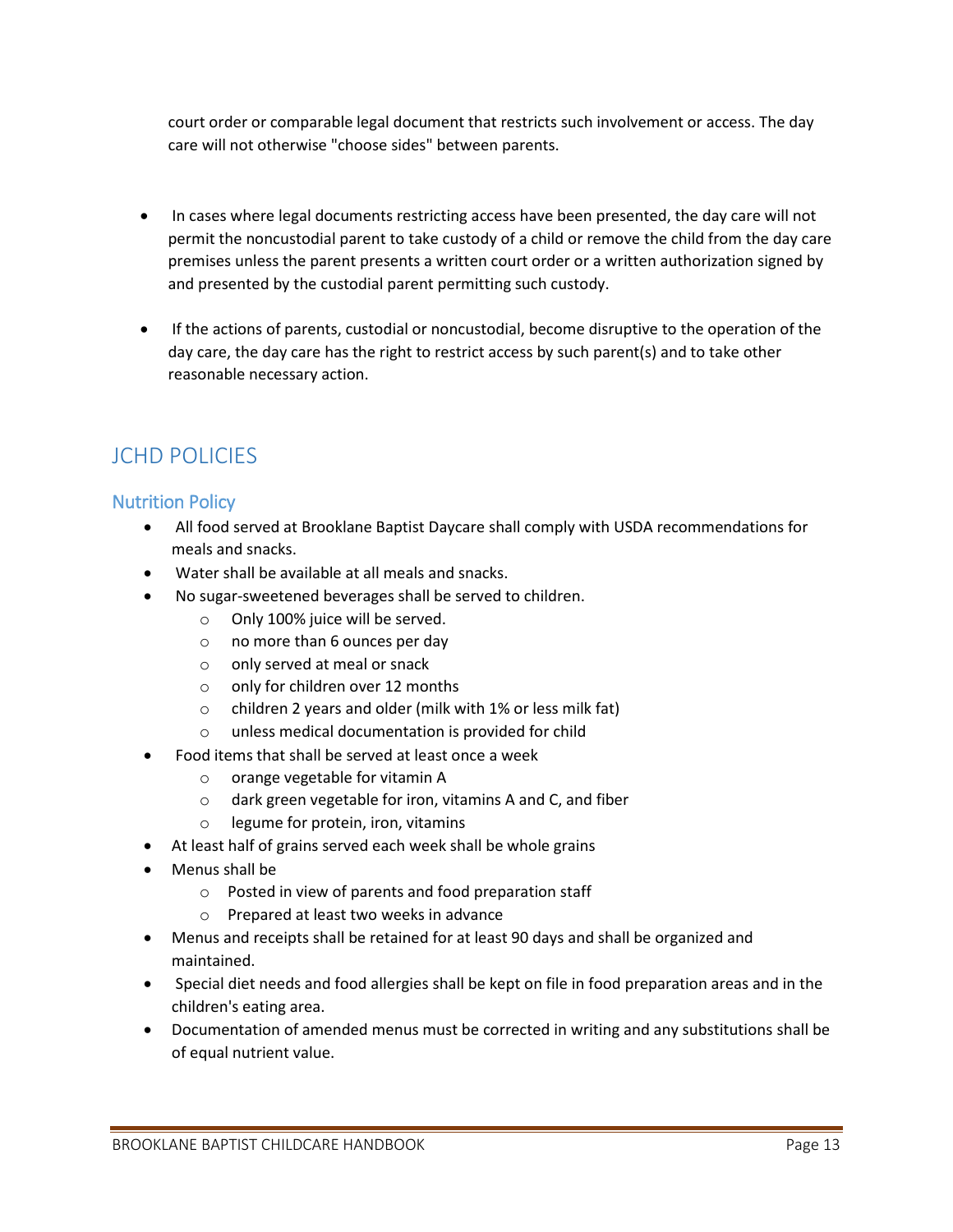#### <span id="page-13-0"></span>Physical Activity Policy

Each child shall have an opportunity for the appropriate amount of active play each day. Active play shall take place outdoors when the weather and environmental conditions permit. When the weather and/or environment do not permit outdoor activity, active play shall take place indoors.

- 3 years and older (preschool children) at least 90 minutes per day
- 12 months to 3 years at least 60 minutes per day
- infants to 12 months caregivers shall make provisions for the promotion of physical development on a daily basis, including varied activities appropriate to each child's development children who exhibit out-of-control behavior during active play may be given a timeout of no longer than 5 minutes. Children cannot be made to remain indoors or seated as punishment for earlier classroom behavior.

#### <span id="page-13-1"></span>Screen Time Policy

Screen time is the use of television, videos, video games, and computers.

Screen time shall be:

- offered as a free choice
- limited to no more than a total of 2<sup>1</sup>/<sub>2</sub> hours per week
- prohibited during meal or snack time
- Prohibited for children younger than 2 years computer use shall be limited to no more than 15 minute increments, except for school age children completing homework.

#### <span id="page-13-2"></span>SMOKING POLICY

Smoking is prohibited:

- At all times in Brooklane Baptist Daycare including before and after hours of operation
- Within 10 feet of any entrance or exit
- In any vehicle used by Brooklane Baptist Daycare transport children
- within sight of the children

### <span id="page-13-3"></span>TRAFFIC

The traffic pattern is one way around the building at all times.

#### PARKING

Parking is available at the day care entrance and around the front of the church. Do not park along the front entrance stairs. Please park in a parking space. It is imperative to turn off your car engine before you enter the building.

### <span id="page-13-4"></span>DAY CARE CLOSURE INFORMATION

The day care will be closed on the following days:

• New Year's Day